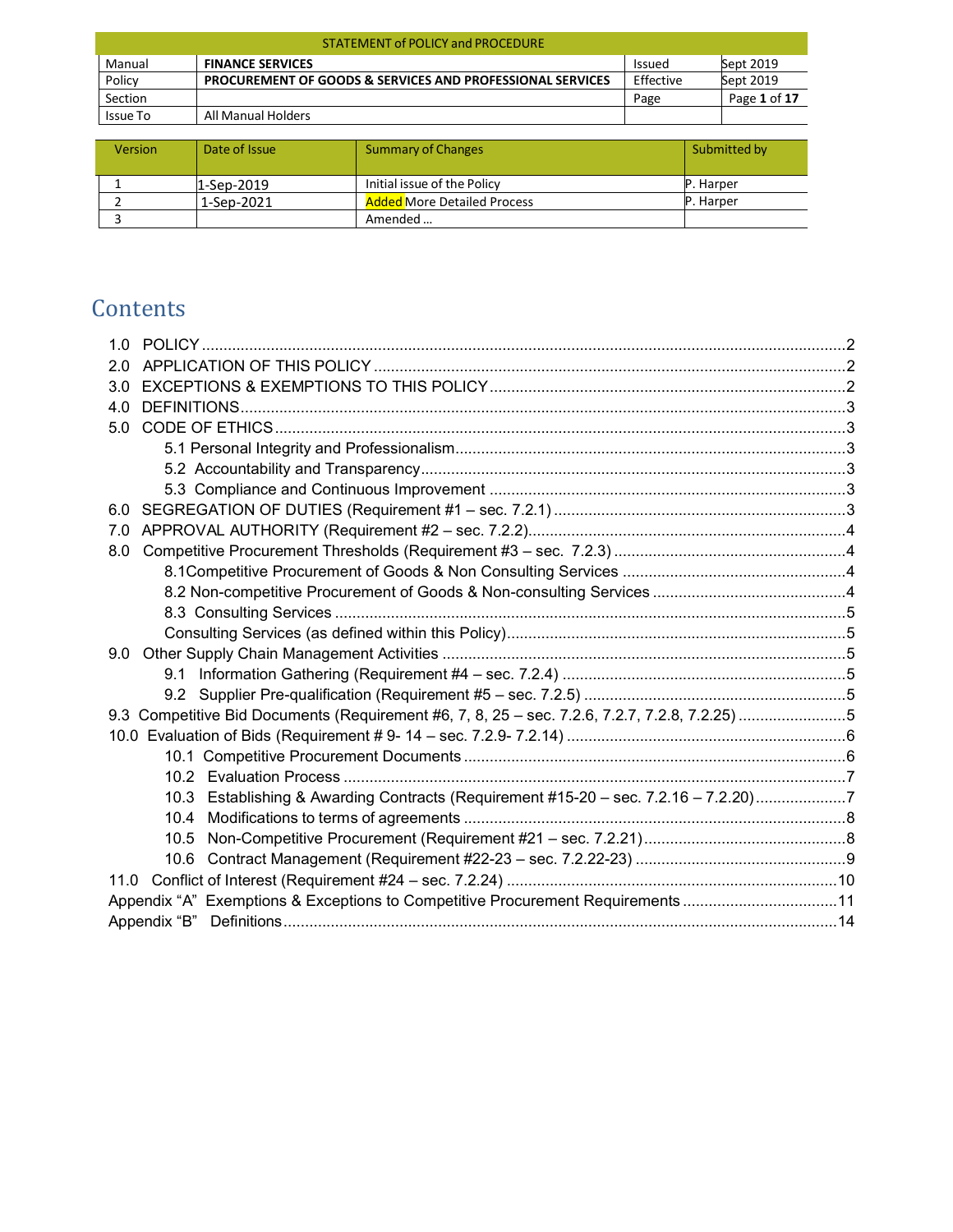| <b>STATEMENT of POLICY and PROCEDURE</b> |                                                                      |               |              |  |
|------------------------------------------|----------------------------------------------------------------------|---------------|--------------|--|
| Manual                                   | <b>FINANCE SERVICES</b>                                              | <b>Issued</b> | Sept 2019    |  |
| Policy                                   | <b>PROCUREMENT OF GOODS &amp; SERVICES AND PROFESSIONAL SERVICES</b> | Effective     | Sept 2019    |  |
| Section                                  |                                                                      | Page          | Page 2 of 17 |  |
| Issue To                                 | All Manual Holders                                                   |               |              |  |

| <b>Version</b> | Date of Issue | Summary of Changes                 | Submitted by     |
|----------------|---------------|------------------------------------|------------------|
|                | $1-Sep-2019$  | Initial issue of the Policy        | <b>P.</b> Harper |
|                | 1-Sep-2021    | <b>Added More Detailed Process</b> | <b>P.</b> Harper |
|                |               | Amended                            |                  |

## **1.0 POLICY**

### **PURPOSE**

The purpose of this procurement policy is to ensure all goods and services achieve value for money and are procured by the Society in an open, fair, and transparent manner.

The policy is based on the following key principles:

- Accountability The Society must be accountable for the results of its procurement decisions and the appropriateness of the processes.
- Transparency The Society must be transparent to all stake holders. Wherever possible, stakeholders must have equal access to information on procurement opportunities, processes and results.
- $V =$  Value for Money The Society must maximize the value it receives from the use of public funds. A value-for-money approach aims to deliver goods and services at the optimum total lifecycle.
- Quality Service Delivery Front-line services provided by the Society must receive the right product, at the right time, in the right place.
- Process Standardization Standardized processes remove inefficiencies and create a level playing field.

## <span id="page-1-0"></span>**2.0 APPLICATION OF THIS POLICY**

This policy applies to Board Members, Senior Executives, and any employees (or their equivalent) of the Society.

This policy applies to all goods, construction, and services acquired by the Society.

The provisions of the trade/contract agreements apply to goods and services, consulting and professional services.

In the event of any conflict or inconsistency with the above listed policies and this policy, this policy shall prevail.

## <span id="page-1-1"></span>**3.0 EXCEPTIONS & EXEMPTIONS TO THIS POLICY**

Refer to Appendix "A" for exceptions and exemptions to this policy.

Where the Society has relied on an exception or exemption to this policy, the rationale for the exception or exemption must be formally documented.

Exemptions and exceptions relate to the procurement of the goods/or services only. All other requirements of the policy apply, including documentation, contract management, supplier management, etc.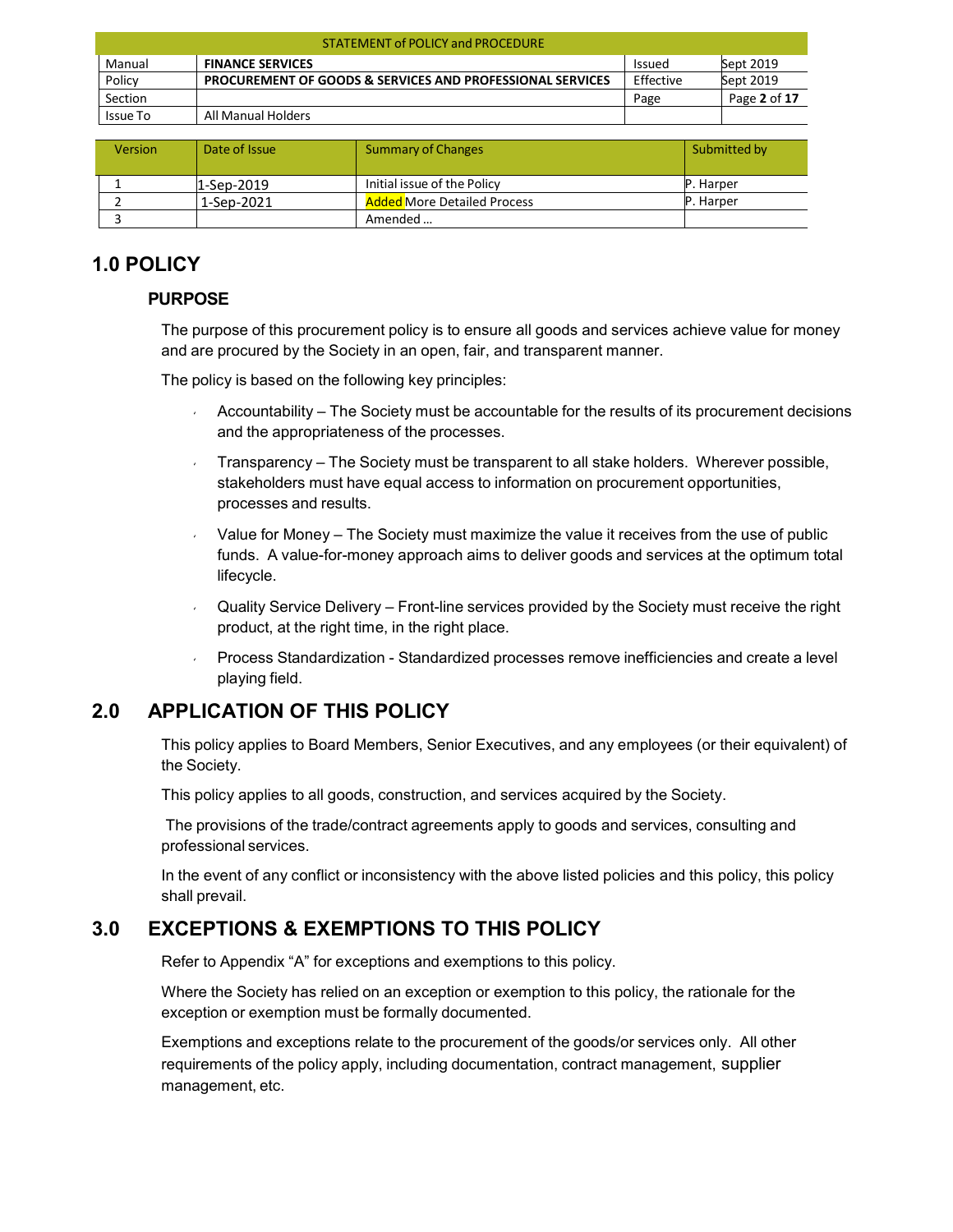| <b>STATEMENT of POLICY and PROCEDURE</b> |                                                                      |               |              |  |
|------------------------------------------|----------------------------------------------------------------------|---------------|--------------|--|
| Manual                                   | <b>FINANCE SERVICES</b>                                              | <b>Issued</b> | Sept 2019    |  |
| Policy                                   | <b>PROCUREMENT OF GOODS &amp; SERVICES AND PROFESSIONAL SERVICES</b> | Effective     | Sept 2019    |  |
| Section                                  |                                                                      | Page          | Page 3 of 17 |  |
| Issue To                                 | All Manual Holders                                                   |               |              |  |

| <b>Version</b> | Date of Issue | Summary of Changes                 | Submitted by     |
|----------------|---------------|------------------------------------|------------------|
|                | 1-Sep-2019    | Initial issue of the Policy        | <b>P.</b> Harper |
|                | 1-Sep-2021    | <b>Added More Detailed Process</b> | <b>P.</b> Harper |
|                |               | Amended                            |                  |

### <span id="page-2-0"></span>**4.0 DEFINITIONS**

Refer to Appendix "B" for definitions.

### <span id="page-2-1"></span>**5.0 CODE OF ETHICS**

Members of the Society are expected to conduct all supply chain activities in compliance with the Supply Chain Code of Ethics, adopted and approved by the Society's Board of Directors.

This Code of Ethics will be

- **Displayed throughout the Society's premises for staff involved in the purchasing function via** the website
- Incorporated into the Society's purchasing documents for vendor review and direct vendors to review the website

### <span id="page-2-2"></span>**5.1 Personal Integrity and Professionalism**

Individuals involved with Supply Chain Activities must act, and be seen to act, with integrity and professionalism. Honesty, care and due diligence must be integral to all Supply Chain Activities within and between BPS organizations, suppliers and other stakeholders. Respect must be demonstrated for each other and for the environment. Confidential information must be safeguarded. Participants must not engage in any activity that may create, or appear to create, a conflict of interest, such as accepting gifts or favours, providing preferential treatment, or publicly endorsing suppliers or products.

### <span id="page-2-3"></span>**5.2 Accountability and Transparency**

Supply Chain Activities must be open and accountable. In particular, contracting and purchasing activities must be fair, transparent and conducted with a view to obtaining the best value for public money. All participants must ensure that public sector resources are used in a responsible, efficient and effective manner.

### <span id="page-2-4"></span>**5.3 Compliance and Continuous Improvement**

Individuals involved with purchasing or other Supply Chain Activities must comply with this Code of Ethics and the laws of Canada and Ontario. Individuals should continuously work to improve supply chain policies and procedures, to improve their supply chain knowledge and skill levels, and to share leading practices.

### <span id="page-2-5"></span>**6.0 SEGREGATION OF DUTIES (Requirement #1 – sec. 7.2.1)**

The Society must segregate at least three of the five functional procurement roles: Budgeting, Commitment, Requisitioning, Receipt, and Payment. The roles must lie with different departments or, at minimum with different individuals.

The segregation of duties prevents any one person from controlling the entire procurement process. The Society will segregate at least three of the five functional procurement roles.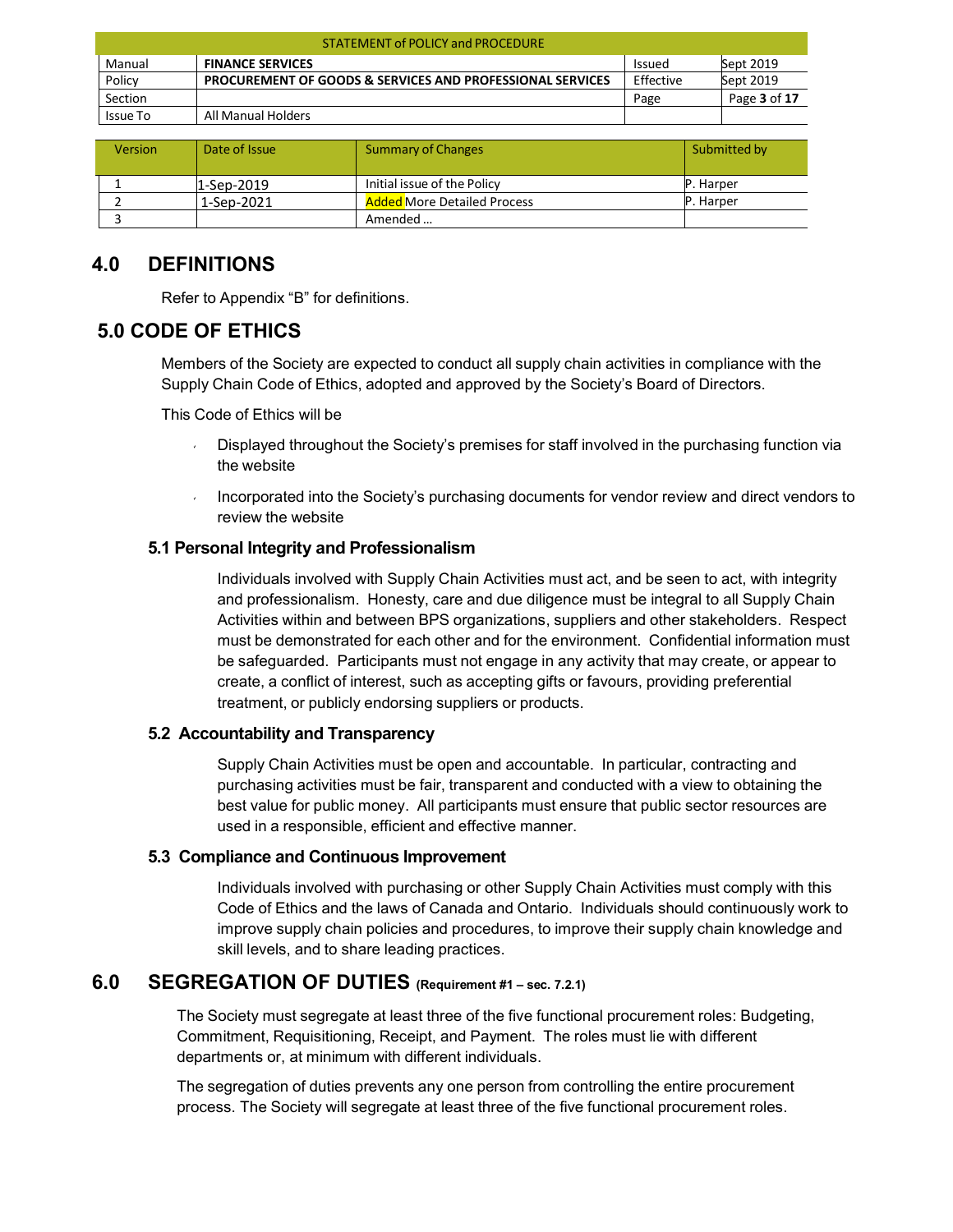| STATEMENT of POLICY and PROCEDURE |                                                                      |               |              |  |
|-----------------------------------|----------------------------------------------------------------------|---------------|--------------|--|
| Manual                            | <b>FINANCE SERVICES</b>                                              | <b>Issued</b> | Sept 2019    |  |
| Policy                            | <b>PROCUREMENT OF GOODS &amp; SERVICES AND PROFESSIONAL SERVICES</b> | Effective     | Sept 2019    |  |
| Section                           |                                                                      | Page          | Page 4 of 17 |  |
| <b>Issue To</b>                   | All Manual Holders                                                   |               |              |  |

| <b>Version</b> | Date of Issue | <b>Summary of Changes</b>          | Submitted by |
|----------------|---------------|------------------------------------|--------------|
|                | 1-Sep-2019    | Initial issue of the Policy        | IP. Harper   |
|                | 1-Sep-2021    | <b>Added More Detailed Process</b> | '. Harper    |
|                |               | Amended                            |              |

| <b>Functional Role</b> | <b>Responsibility</b>                          | <b>Accountable Party</b>            |
|------------------------|------------------------------------------------|-------------------------------------|
| Requisition            | Authorize the procurement department to place  | Customer requesting the product or  |
|                        | order                                          | service                             |
| <b>Budgeting</b>       | Authorize that funding is available to         | Departmental budget holder          |
|                        | cover the cost of the order                    |                                     |
| Commitment             | Authorize release of the order to the supplier | Purchasing role for the procurement |
|                        | under agreed contract terms                    |                                     |
| Receipt                | Authorize that the order was physically        | Individual receiving the goods      |
|                        | received, correct and complete                 |                                     |
| Payment                | Authorize release of payment to the supplier   | Accounts payable role within the    |
|                        |                                                | <b>Finance Department</b>           |

### <span id="page-3-0"></span>**7.0 APPROVAL AUTHORITY (Requirement #2 – sec. 7.2.2)**

*See Finance Practice Manual s 4.3.4 for type of procurement spending limits and authority or delegation of financial levels of authority.*

### <span id="page-3-2"></span><span id="page-3-1"></span>**8.0Competitive Procurement Thresholds (Requirement #3 – sec. 7.2.3)**

### **8.1 Competitive Procurement of Goods & Non Consulting Services**

In determining the appropriate procurement methodology to ensure best value for money and compliance with the BPS Procurement Directive, the total value of procurement includes cost of freight and installation but not taxes. For multi-year procurements, the total procurement value is equal to the total projected value for the entire period of the anticipated agreement including optional renewals. Multiple purchases may not be used to circumvent competitive procurements.

| <b>Total Procurement Value</b> | <b>Means of Procurement</b> | <b>Recommended/Required</b>                 |
|--------------------------------|-----------------------------|---------------------------------------------|
| Under \$1,000                  | Appropriate verbal approval | No quote Required                           |
| \$1,000 to \$5,000             | Appropriate verbal approval | 1 Verbal quote                              |
| \$5,000 to \$10,000            | Purchase Order, Contract    | 2 Documented quotes                         |
| \$10,000 to \$100,000          | Purchase Order, Contract    | 3 Documented quotes                         |
| Over \$100,000                 | Contract                    | Request for Proposal, or Procurement Tender |

### <span id="page-3-3"></span>**8.2 Non-competitive Procurement of Goods & Non-consulting Services**

The Society should employ a competitive process to achieve optimum value for money. It is recognized however that certain circumstances and activities may require the Society to use non-competitive procurement. The circumstances and activities that will be excluded from the competitive procurement requirements of this policy are noted in Appendix "A". These exceptions are generally with the Agreement on Internal Trade (AIT) or other trade agreements.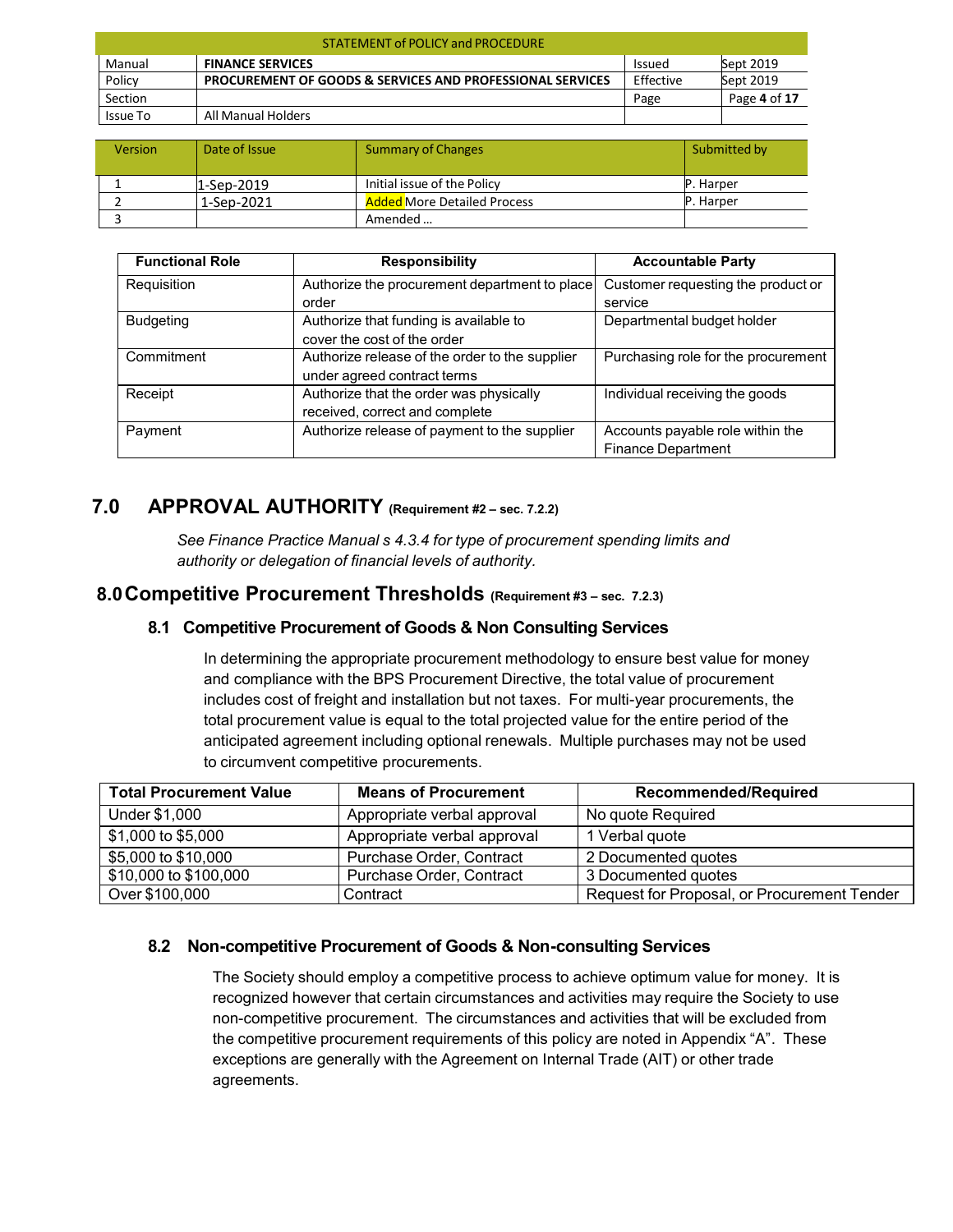| STATEMENT of POLICY and PROCEDURE |                                                                      |               |              |  |
|-----------------------------------|----------------------------------------------------------------------|---------------|--------------|--|
| Manual                            | <b>FINANCE SERVICES</b>                                              | <b>Issued</b> | Sept 2019    |  |
| Policy                            | <b>PROCUREMENT OF GOODS &amp; SERVICES AND PROFESSIONAL SERVICES</b> | Effective     | Sept 2019    |  |
| Section                           |                                                                      | Page          | Page 5 of 17 |  |
| Issue To                          | All Manual Holders                                                   |               |              |  |

| <b>Version</b> | Date of Issue | <b>Summary of Changes</b>          | Submitted by |
|----------------|---------------|------------------------------------|--------------|
|                | $1$ -Sep-2019 | Initial issue of the Policy        | P. Harper    |
|                | 1-Sep-2021    | <b>Added More Detailed Process</b> | P. Harper    |
|                |               | Amended                            |              |

Exceptions are for non-competitive procurement of the goods or services that fall within the categories listed, and are not an exemption with respect of the administration, documentation, contract management, or other requirement of the procurement policy.

### <span id="page-4-0"></span>**8.3 Consulting Services**

Procurement of consulting services follows the same Spending Authority Policy as goods and non-consulting services. Prior to commencement, any procurement must be approved by the appropriate spending authority level.

#### **Consulting Services (as defined within this Policy)**

<span id="page-4-1"></span>

| <b>Total Procurement Value</b> | <b>Means of Procurement</b> | <b>Recommended/Required</b> |
|--------------------------------|-----------------------------|-----------------------------|
| Under \$100,000                | Contract                    | Invitational Competitive    |
| Over \$100,000                 | Contract                    | Open Competitive            |

### <span id="page-4-3"></span><span id="page-4-2"></span>**9.0 Other Supply Chain Management Activities**

#### **9.1 Information Gathering (Requirement #4 – sec. 7.2.4)**

The Society may choose to use a formal process such as Request for Information or Request for Expression of Interest, where the results of informal information gathering are not sufficient and where the time and effort required in conducting such processes is seen as warranted.

An RFI and RFEI must not be used to prequalify vendors. An RFI and RFEI may not alter or influence the opportunity for a participating supplier to become the successful bidder in any subsequent opportunity. Information gathered during an RFI and RFEI process is subject to all documentation management requirements of this policy.

#### <span id="page-4-4"></span>**9.2 Supplier Pre-qualification (Requirement #5 – sec. 7.2.5)**

Suppliers may be prequalified to:

- Gather information about supplier capabilities and qualifications for an immediate purchase
- Gather information about supplier capabilities of expected future competitive procurements

In development of "Request for Supplier Qualification", the Society must include language to ensure there is no obligation to purchase goods or services as the result of the prequalification.

### <span id="page-4-5"></span>**9.3 Competitive Bid Documents (Requirement #6, 7, 8, <sup>25</sup> – sec. 7.2.6, 7.2.7, 7.2.8, 7.2.25)**

Competitive bid documents must be made available through an electronic tendering system that is readily accessible by all Canadian suppliers.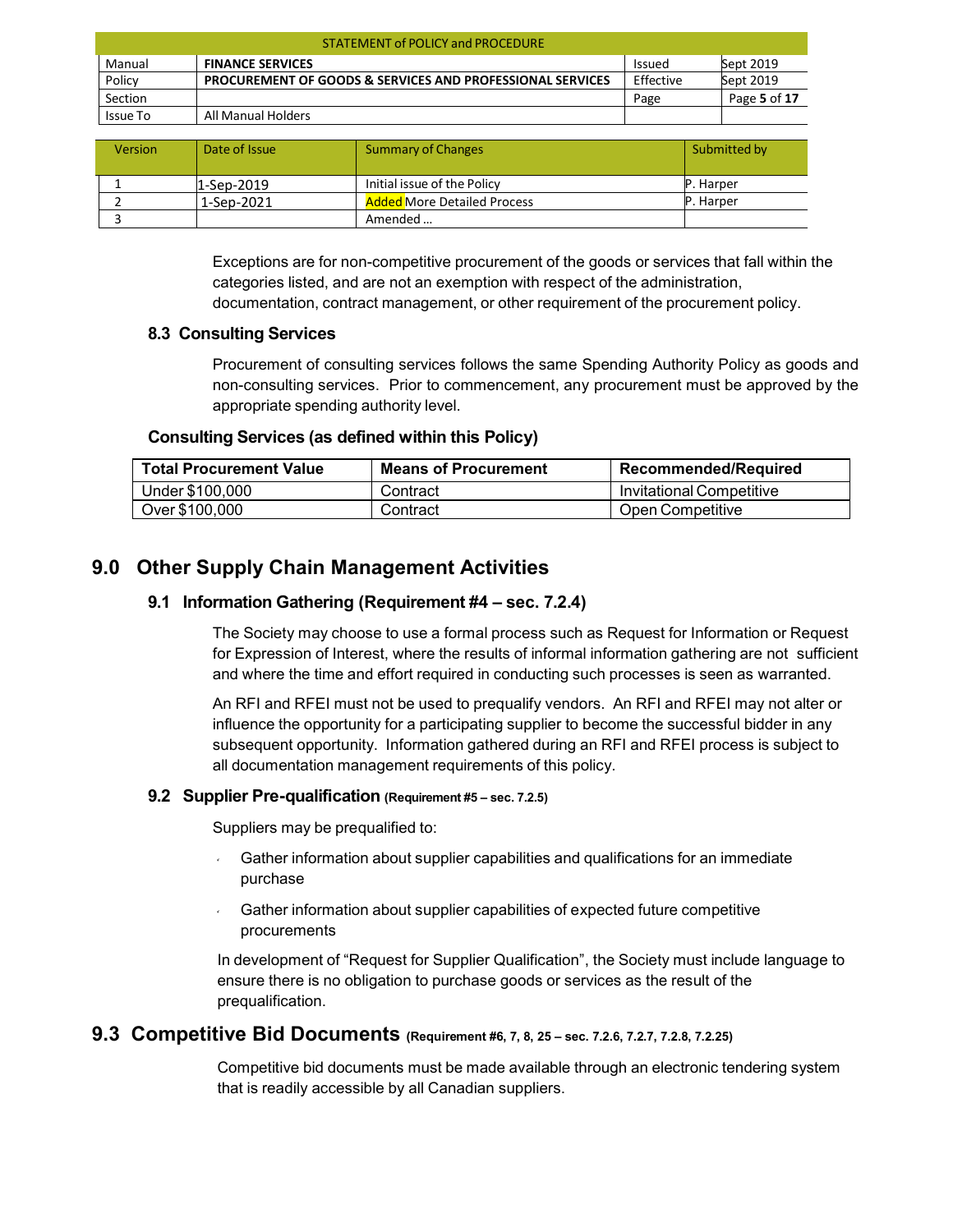| <b>STATEMENT of POLICY and PROCEDURE</b> |                                                                      |               |              |  |
|------------------------------------------|----------------------------------------------------------------------|---------------|--------------|--|
| Manual                                   | <b>FINANCE SERVICES</b>                                              | <b>Issued</b> | Sept 2019    |  |
| Policy                                   | <b>PROCUREMENT OF GOODS &amp; SERVICES AND PROFESSIONAL SERVICES</b> | Effective     | Sept 2019    |  |
| Section                                  |                                                                      | Page          | Page 6 of 17 |  |
| Issue To                                 | All Manual Holders                                                   |               |              |  |

| <b>Version</b> | Date of Issue | Summary of Changes                 | Submitted by     |
|----------------|---------------|------------------------------------|------------------|
|                | $1$ -Sep-2019 | Initial issue of the Policy        | <b>P.</b> Harper |
|                | 1-Sep-2021    | <b>Added More Detailed Process</b> | P. Harper        |
|                |               | Amended                            |                  |

Response times for vendor to bid must a minimum of 15 days for procurements valued at \$100,000 or more. For procurements with a higher degree of complexity, risk or value, a minimum response time of 30 days is required.

Competitive procurement documents must clearly identify a bid submission date and time which falls on a regular working day (Monday to Friday, excluding holidays). Submissions received after the closing time must be returned unopened.

Competitive procurement documents must include bid dispute resolution procedures to ensure that any bid disputes are handled in fair, ethical, reasonable and timely fashion. The Society must ensure that such resolution procedures comply with similar procedures set out in the Agreements on Internal Trade, Chapter 5, Article 514, Bid Protest Procedures.

### <span id="page-5-0"></span>**10.0 Evaluation of Bids (Requirement # 9- 14 – sec. 7.2.9- 7.2.14)**

Evaluation criteria must be developed, reviewed and approved according to the Society's spending authority approval levels.

### <span id="page-5-1"></span>**10.1 Competitive Procurement Documents**

Competitive procurement documents must:

- Clearly state that the bids not meeting mandatory requirements will be disqualified
- Disclose the methodology that will be used to evaluate bids, including the method of resolving a tie score
- Clearly state that alternative strategies or solutions will not be considered unless specifically requested in the procurement documents
- Include any option to extend the agreement
- Disclose evaluation criteria
	- o Must be disclosed in the procurement documents
	- o Must include mandatory, rated and other criteria that will be used in

evaluation of submissions, including the weight of each criteria

- o Maximum justifiable weight must be allocated to the cost/price component of the evaluation
- o Criteria may not be structured to discriminate or provide preferential treatment to any supplier
- $\circ$  Mandatory criteria must be kept to a minimum to ensure that no bid is unnecessarily disqualified

Competitive procurement documents may request suppliers to provide alternative strategies or solutions as part of their submission. If such a request is included, the procurement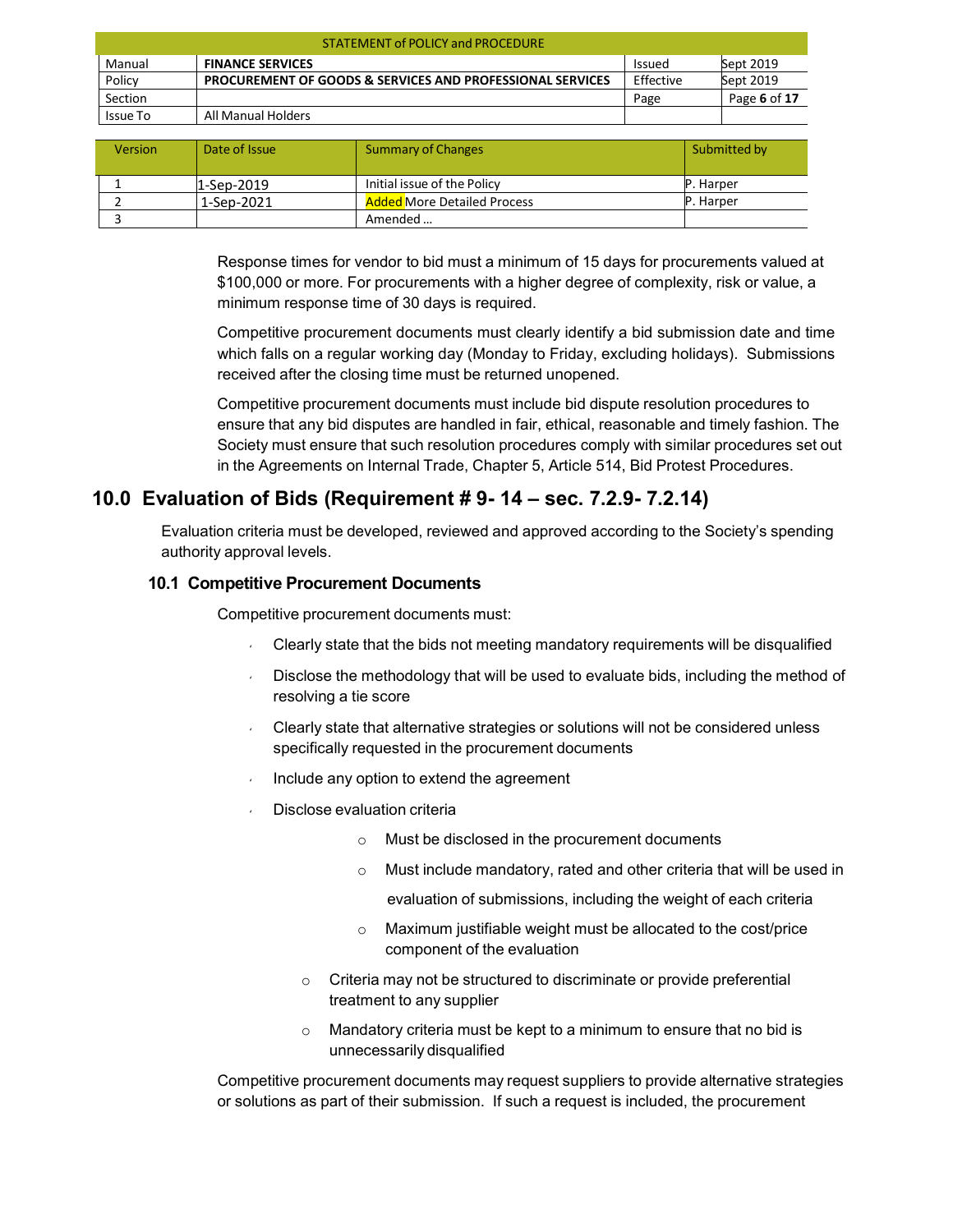| <b>STATEMENT of POLICY and PROCEDURE</b> |                                                                      |               |              |  |
|------------------------------------------|----------------------------------------------------------------------|---------------|--------------|--|
| Manual                                   | <b>FINANCE SERVICES</b>                                              | <b>Issued</b> | Sept 2019    |  |
| Policy                                   | <b>PROCUREMENT OF GOODS &amp; SERVICES AND PROFESSIONAL SERVICES</b> | Effective     | Sept 2019    |  |
| Section                                  |                                                                      | Page          | Page 7 of 17 |  |
| Issue To                                 | All Manual Holders                                                   |               |              |  |

| <b>Version</b> | Date of Issue | Summary of Changes                 | Submitted by      |
|----------------|---------------|------------------------------------|-------------------|
|                | $1$ -Sep-2019 | Initial issue of the Policy        | <b>IP.</b> Harper |
|                | 1-Sep-2021    | <b>Added More Detailed Process</b> | <b>IP.</b> Harper |
|                |               | Amended                            |                   |

documents must disclose the criteria that will be used to evaluate alternative strategies and solutions.

#### <span id="page-6-0"></span>**10.2 Evaluation Process**

The Society shall create evaluation teams for the purposed of evaluating competitive bids. Evaluation Teams must:

- Be aware of restrictions related to use of confidential and commercially sensitive information collected through the procurement process
- Refrain from engaging in activities that create or appear to create a conflict of interest
- Individually sign a conflict of interest declaration and non disclosure agreement
- Individually and independently complete an evaluation matrix to rate each submission
- Ensure that all commentary or ratings are fair, factual and defensible
- Not discriminate or exercise preferential treatment in awarding contracts as the result of the competitive process
- Complete evaluation of all non-monetary factors prior to opening/considering price/cost factors
- Declare the winning bid according to the supplier that receives the highest evaluation score and meets all the mandatory requirements set out in the procurement documents

### <span id="page-6-1"></span>**10.3 Establishing & Awarding Contracts (Requirement #15-20 – sec. 7.2.16 – 7.2.20)**

The agreement between the Society and the successful supplier must be formally defined in a signed written contract before the provision or supplying of goods or services commences. Where the procurement included a form of agreement, that form is to be used to finalize the agreement. Where an alternative strategy has been used and there is no form of agreement in the procurement documents, the agreement between the Society and the vendor must be defined formally in a signed contract, before delivery of the goods or services.

Where an immediate need exists for goods or services, and the Society and supplier are unable to finalize the contract as described above, an interim purchase order may be used. The justification of such decision must be documented and approved by the appropriate signing authority.

#### Contracts must:

- $\blacksquare$  Include appropriate cancellation or termination clauses
- For complex procurements including provision of professional services, the Society should consider inclusion of assessment, cancellation or termination clauses at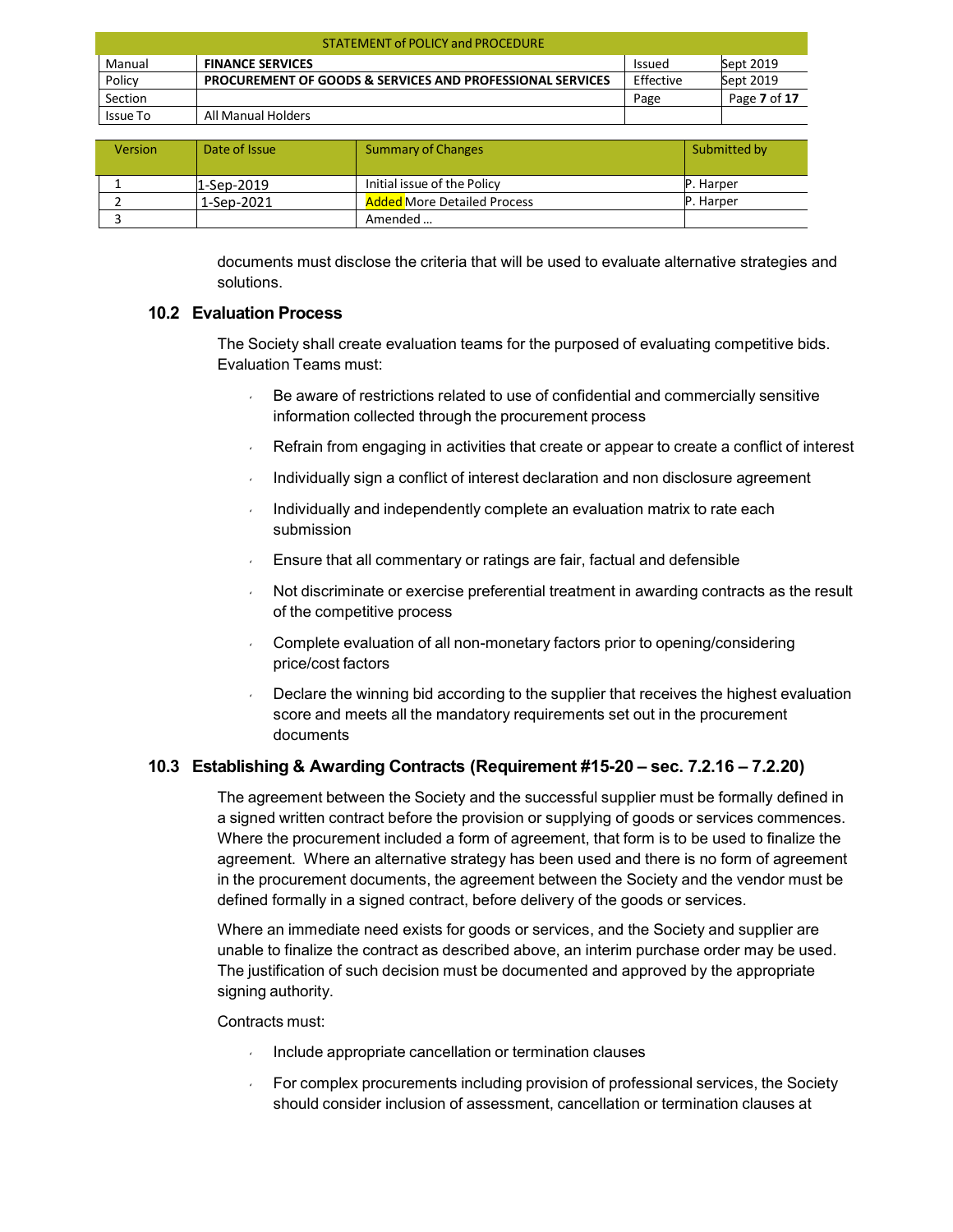| <b>STATEMENT of POLICY and PROCEDURE</b> |                                                                      |               |              |  |
|------------------------------------------|----------------------------------------------------------------------|---------------|--------------|--|
| Manual                                   | <b>FINANCE SERVICES</b>                                              | <b>Issued</b> | Sept 2019    |  |
| Policy                                   | <b>PROCUREMENT OF GOODS &amp; SERVICES AND PROFESSIONAL SERVICES</b> | Effective     | Sept 2019    |  |
| Section                                  |                                                                      | Page          | Page 8 of 17 |  |
| Issue To                                 | All Manual Holders                                                   |               |              |  |

| <b>Version</b> | Date of Issue | <b>Summary of Changes</b>          | Submitted by      |
|----------------|---------------|------------------------------------|-------------------|
|                | 1-Sep-2019    | Initial issue of the Policy        | <b>IP.</b> Harper |
|                | 1-Sep-2021    | <b>Added More Detailed Process</b> | P. Harper         |
|                |               | Amended                            |                   |

specific life cycle stages of the procurement

Include dispute resolution clauses as per procurement documentation

Contracts for Services must include:

- Clear terms of reference including objective, background, scope, constraints, staff responsibilities, tangible deliverables, timing, progress reporting, approval requirements and knowledge transfer requirements
- Include rules for expense claim and reimbursement rules which are compliant with the Broader Public Sector Expense Directive

#### <span id="page-7-0"></span>**10.4 Modifications to terms of agreements**

- May only be made when the terms of agreements and options to extend the agreement have been set out in the original procurement documents
- Must be approved by the appropriate authority (See Spending Approval Authority)
- Extensions of agreement beyond those set out in the procurement documents where the extension affects the value and/or stated deliverables of the procurement is a noncompetitive procurement

Contract awards must be publicly posted for procurements valued at \$100,000 or more:

- In the same manner as the procurement documents. This award notification will:
- $\overline{B}$  Be posted after the agreement for delivery of goods/services has been finalized
- $\blacksquare$  Include the name of the successful supplier
- Include the start and end dates of the agreement
- Include information on extension options

For procurements in excess of \$100,000, the Society must inform all unsuccessful suppliers concerning their entitlement to a supplier debriefing. The Society must allow unsuccessful suppliers 60 calendar days following the contract award notification date to request a briefing.

### <span id="page-7-1"></span>**10.5 Non-Competitive Procurement (Requirement #21 – sec. 7.2.21)**

The Society may engage in non-competitive procurements only under the circumstances outlined in Appendix "A" Exemptions & Exceptions.

Non competitive procurements require approval at a (minimum) one level higher on the Spending Approval Authority than a competitive procurement of the same value. Supporting documentation must be completed and approved prior to commencement of non-competitive procurement.

For non competitive procurements, the Society must demonstrate:

 $\sim$  The rationale for selection of the particular supplier or over available suppliers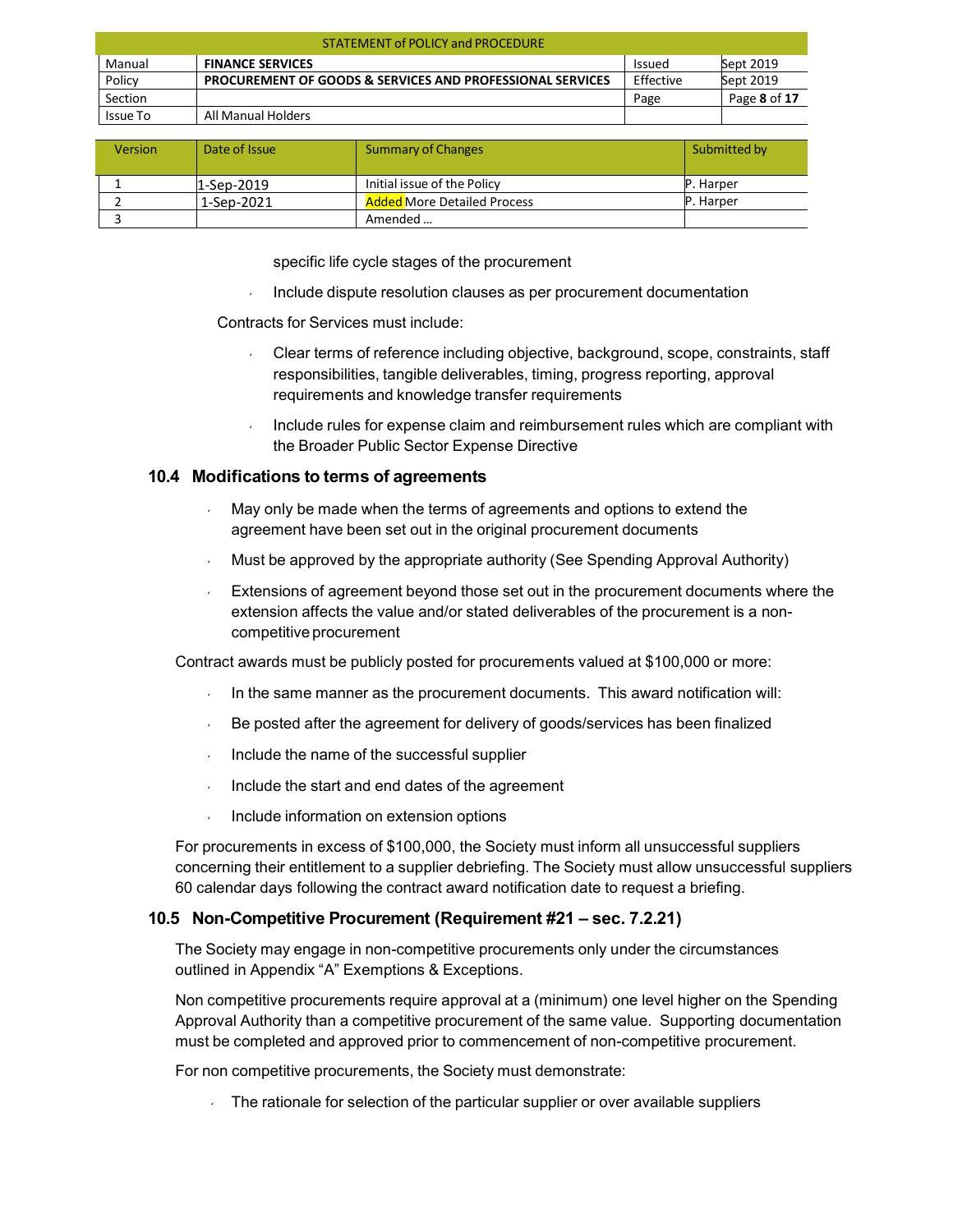| <b>STATEMENT of POLICY and PROCEDURE</b> |                                                                      |               |              |  |
|------------------------------------------|----------------------------------------------------------------------|---------------|--------------|--|
| Manual                                   | <b>FINANCE SERVICES</b>                                              | <b>Issued</b> | Sept 2019    |  |
| Policy                                   | <b>PROCUREMENT OF GOODS &amp; SERVICES AND PROFESSIONAL SERVICES</b> | Effective     | Sept 2019    |  |
| Section                                  |                                                                      | Page          | Page 9 of 17 |  |
| Issue To                                 | All Manual Holders                                                   |               |              |  |

| <b>Version</b> | Date of Issue | <b>Summary of Changes</b>          | Submitted by     |
|----------------|---------------|------------------------------------|------------------|
|                | $1$ -Sep-2019 | Initial issue of the Policy        | <b>P.</b> Harper |
|                | 1-Sep-2021    | <b>Added More Detailed Process</b> | P. Harper        |
|                |               | Amended                            |                  |

**How fees charged are commensurate with services being procured** 

### <span id="page-8-0"></span>**10.6 Contract Management (Requirement #22-23 – sec. 7.2.22-23)**

The Society shall ensure that:

- All procurements and the resulting contracts are managed responsibly and effectively.
- Payments are made in accordance with the terms of the contract. Invoices must contain detailed information sufficient to warrant payment, and any overpayments are recovered in a timely manner.
- Suppliers' performance is managed and documented.
- All procurement documentation and other pertinent information is retained in a recoverable format for (7) years including but not limited to:
	- o Procurement justification or business case
	- o All approvals
	- o Evidence of receipt of deliverables
	- o Where purchases via a Vendor of Record, information concerning

the process used to select the vendor

- o Advertisements, PFI, vendor prequalification
	- o All responses and submissions
	- o Vendor consultations
	- o Evaluations
	- o Awards
	- o Contracts
	- o Payments
- The Society shall handle, store and maintain supplier confidential and commercially sensitive information:
	- o Staff handling and have access to this information are aware of the Society's requirement to protect commercially sensitive information
- Contracts for services include terms as outlined in Mandatory Requirement 15-20 of this policy and that expense claims:
	- o Are compliant with contract terms and with Broader Public Sector Expense **Directive**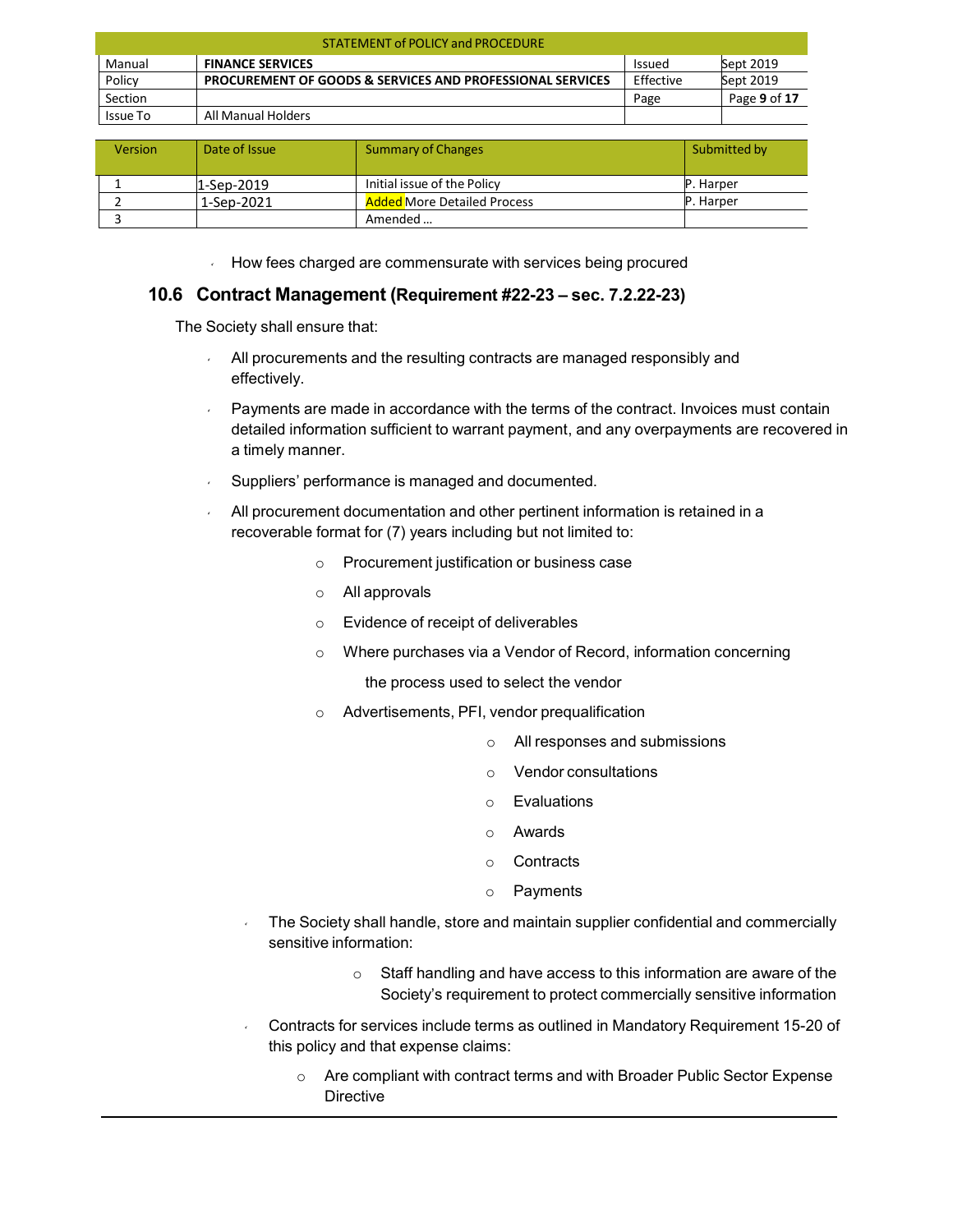| <b>STATEMENT of POLICY and PROCEDURE</b> |                                                                      |               |               |  |
|------------------------------------------|----------------------------------------------------------------------|---------------|---------------|--|
| Manual                                   | <b>FINANCE SERVICES</b>                                              | <b>Issued</b> | Sept 2019     |  |
| Policy                                   | <b>PROCUREMENT OF GOODS &amp; SERVICES AND PROFESSIONAL SERVICES</b> | Effective     | Sept 2019     |  |
| Section                                  |                                                                      | Page          | Page 10 of 17 |  |
| Issue To                                 | All Manual Holders                                                   |               |               |  |

| <b>Version</b> | Date of Issue | <b>Summary of Changes</b>          | Submitted by |
|----------------|---------------|------------------------------------|--------------|
|                | 1-Sep-2019    | Initial issue of the Policy        | P. Harper    |
|                | 1-Sep-2021    | <b>Added More Detailed Process</b> | P. Harper    |
|                |               | Amended                            |              |

o Are Claimed only as explicitly permitted by the contract

## <span id="page-9-0"></span>**11.0 Conflict of Interest (Requirement #24 – sec. 7.2.24)**

The Society must monitor any conflict of interest that may arise as a result of any employee or other organization member, advisor, supplier or other stakeholder's involvement with the supply chain activities. Individuals involved with supply chain activities must declare actual or potential conflicts of interest. Where a conflict arises, it must be evaluated and appropriate mitigating action taken.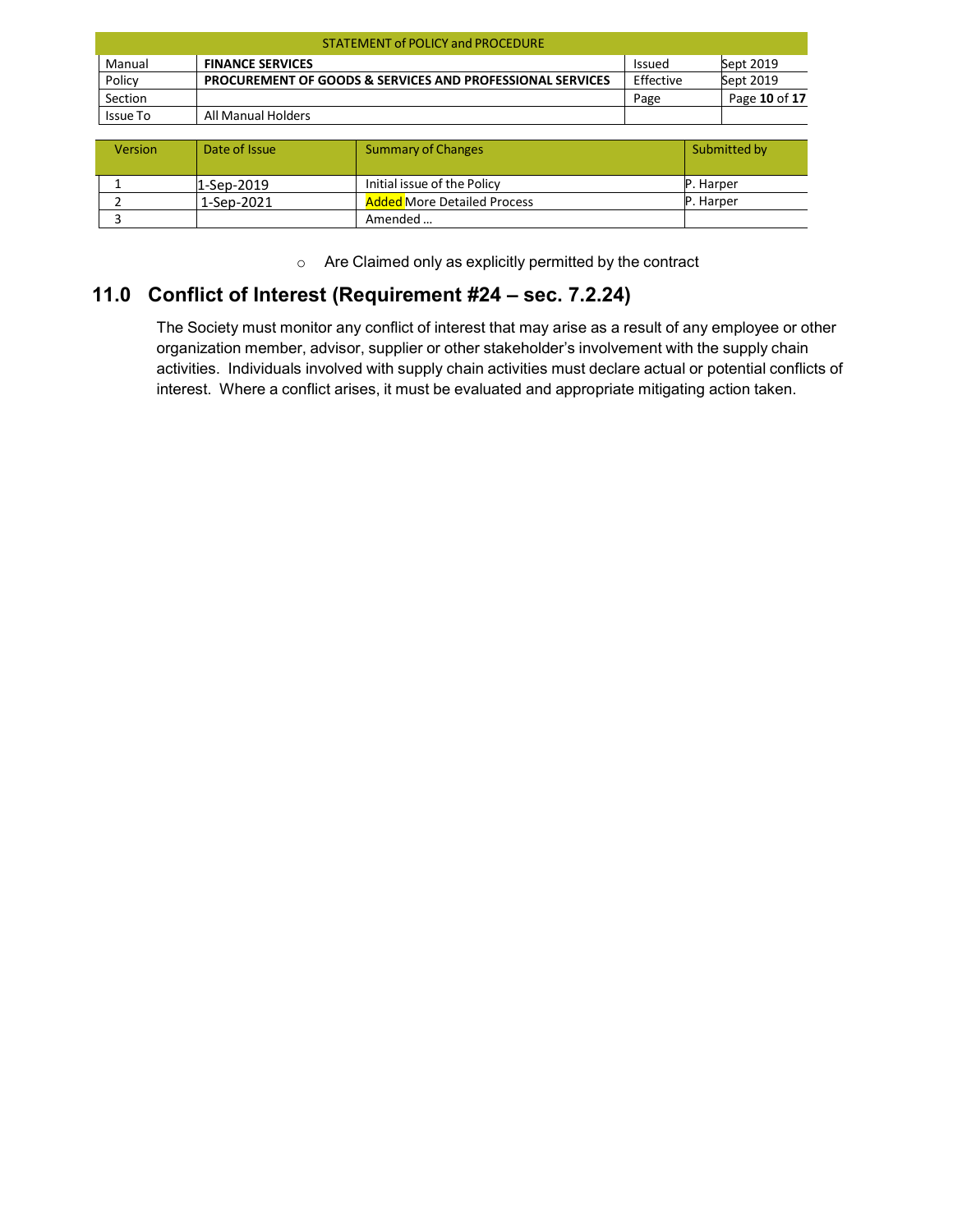| <b>STATEMENT of POLICY and PROCEDURE</b> |                                                                      |               |               |  |
|------------------------------------------|----------------------------------------------------------------------|---------------|---------------|--|
| Manual                                   | <b>FINANCE SERVICES</b>                                              | <b>Issued</b> | Sept 2019     |  |
| Policy                                   | <b>PROCUREMENT OF GOODS &amp; SERVICES AND PROFESSIONAL SERVICES</b> | Effective     | Sept 2019     |  |
| Section                                  |                                                                      | Page          | Page 11 of 17 |  |
| Issue To                                 | All Manual Holders                                                   |               |               |  |

| <b>Version</b> | Date of Issue | <b>Summary of Changes</b>          | Submitted by     |
|----------------|---------------|------------------------------------|------------------|
|                | 1-Sep-2019    | Initial issue of the Policy        | <b>P.</b> Harper |
|                | 1-Sep-2021    | <b>Added More Detailed Process</b> | P. Harper        |
|                |               | Amended                            |                  |

## <span id="page-10-0"></span>**Appendix "A" Exemptions and Exceptions to Competitive Procurement Requirements**

### **Licensed Professional and Specific Services for Society Clients:**

The procurement of services from the following is exempt:

- Licensed professionals including medical doctors and dentists, pharmacists, nurses, psychologists, and lawyers, accountants, architects, advertising and public relations services
- Boarding rate expenditures including reimbursable expenses paid to Foster Parents and Outside Paid Resources
- $\sim$  Support services for the care of children and youth that have been placed by the Society as well as services for other individuals and families who are clients of the Society. Support services may include, but are not limited to, counseling, court ordered assessments, society

ordered assessments, daycare, summer camps, and schooling related costs and extracurricular activities.

#### **Justification**

The above services are purchased for the benefit of our clients. For these services, the lowest price alternative may not meet our clients' needs. When sourcing social and health services the Society primarily considers the client's needs as well as: the geographical location of the client and the service, the reputation of the service provider, availability of the service, the past provider of the service (ie: the child's normal dentist) and other factors specific to the client situation. In most cases, it would not be efficient or effective to undergo a competitive procurement process. In all situations, the supervisor or worker procuring the services is aware of the need to look for a cost effective alternative and will consider cost when choosing the service that will meet the needs of our client.

### **Risk**

Given the types of services noted above, we believe that the risk associated with a competitive procurement process would be high. Competitive procurement of health and social services would result in unacceptable delays in procuring necessary services, unreasonable travel to services that are not convenient for our clients, inconsistent treatment, and services that may not meet our clients' needs. In order to provide timely services that are appropriate and relevant for our clients, we must be able to procure the services based on a clinical assessment of their needs and not a competitive procurement process.

None of the above services are consulting services. The service providers may provide specific advice in relation to clinical or case management services, but not for operational strategic consideration and/or decision making. (See the definition of consultant in Appendix B of the Procurement policy).

All of these health and social services have been forecasted and are included in the Society's budget approved by the Board of Directors.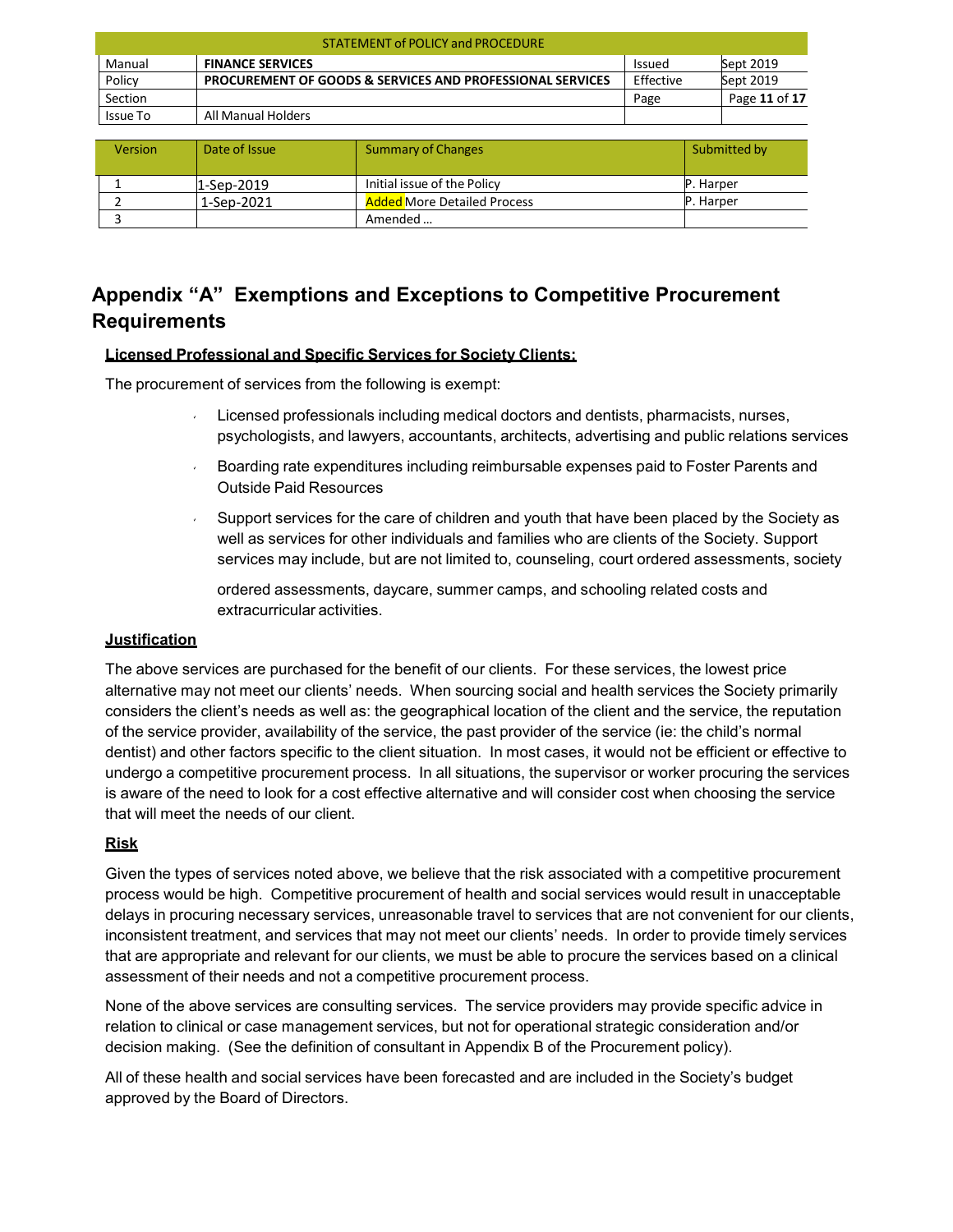| <b>STATEMENT of POLICY and PROCEDURE</b> |                                                                      |               |               |  |
|------------------------------------------|----------------------------------------------------------------------|---------------|---------------|--|
| Manual                                   | <b>FINANCE SERVICES</b>                                              | <b>Issued</b> | Sept 2019     |  |
| Policy                                   | <b>PROCUREMENT OF GOODS &amp; SERVICES AND PROFESSIONAL SERVICES</b> | Effective     | Sept 2019     |  |
| Section                                  |                                                                      | Page          | Page 12 of 17 |  |
| Issue To                                 | All Manual Holders                                                   |               |               |  |

| <b>Version</b> | Date of Issue | <b>Summary of Changes</b>          | Submitted by      |
|----------------|---------------|------------------------------------|-------------------|
|                | 1-Sep-2019    | Initial issue of the Policy        | <b>IP.</b> Harper |
|                | 1-Sep-2021    | <b>Added More Detailed Process</b> | P. Harper         |
|                |               | Amended                            |                   |

### **Single Source Supply:**

Where only one supplier is available to meet the requirements of the Society procurement including the following circumstances:

- To ensure compatibility with existing products, to recognize exclusive rights, such as exclusive licenses, copyright and patent rights, or to maintain specialized products that must be maintained by the manufacturer or its representative;
- Where there is an absence of competition where the goods or services can be supplied only by a particular supplier and no alternative or substitutes exists;
- For work to be performed on behalf of the Society through a building lease agreement where the lessor will invoice costs back to the lessee;
- For work to be performed according to provisions of a warranty or guarantee held in respect of the original work;
- For the procurement of a prototype or a first good or service to be developed that may be needed for research purposes, a particular study or other original purposes;
- For the purchase of goods under duress such as bankruptcy or receivership, where the Society has clearly documented the advantageous value that would be received;
- For the procurement of real property.

### **Limiting Circumstances:**

Limiting circumstances may exist where inherent factors limit the procurement that can be undertaken. Under limiting circumstances, the Society can deviate from competitive procurement requirements provided it does not do so for the purpose of avoiding competition between suppliers or in order to discriminate against suppliers. Limiting circumstance may include:

- Where goods or consulting services regarding matters of a confidential or privileged nature are to be purchased and the disclosure of those matters through an open tendering process could reasonably be expected to compromise government confidentially, cause economic disruption or otherwise be contrary to the public interest;
- Where compliance with open tendering provisions would interfere with the Society's ability to maintain security or order;
- In the absence of receipt of any bid in response to a call for tenders made in accordance with the directive;

### **EmergencySituations:**

For the purpose of this procedure, an "Emergency" means a situation where the immediate purchase of goods and services is essential to prevent serious delays in service delivery or to prevent or remedy damage to agency property or to restore an essential service.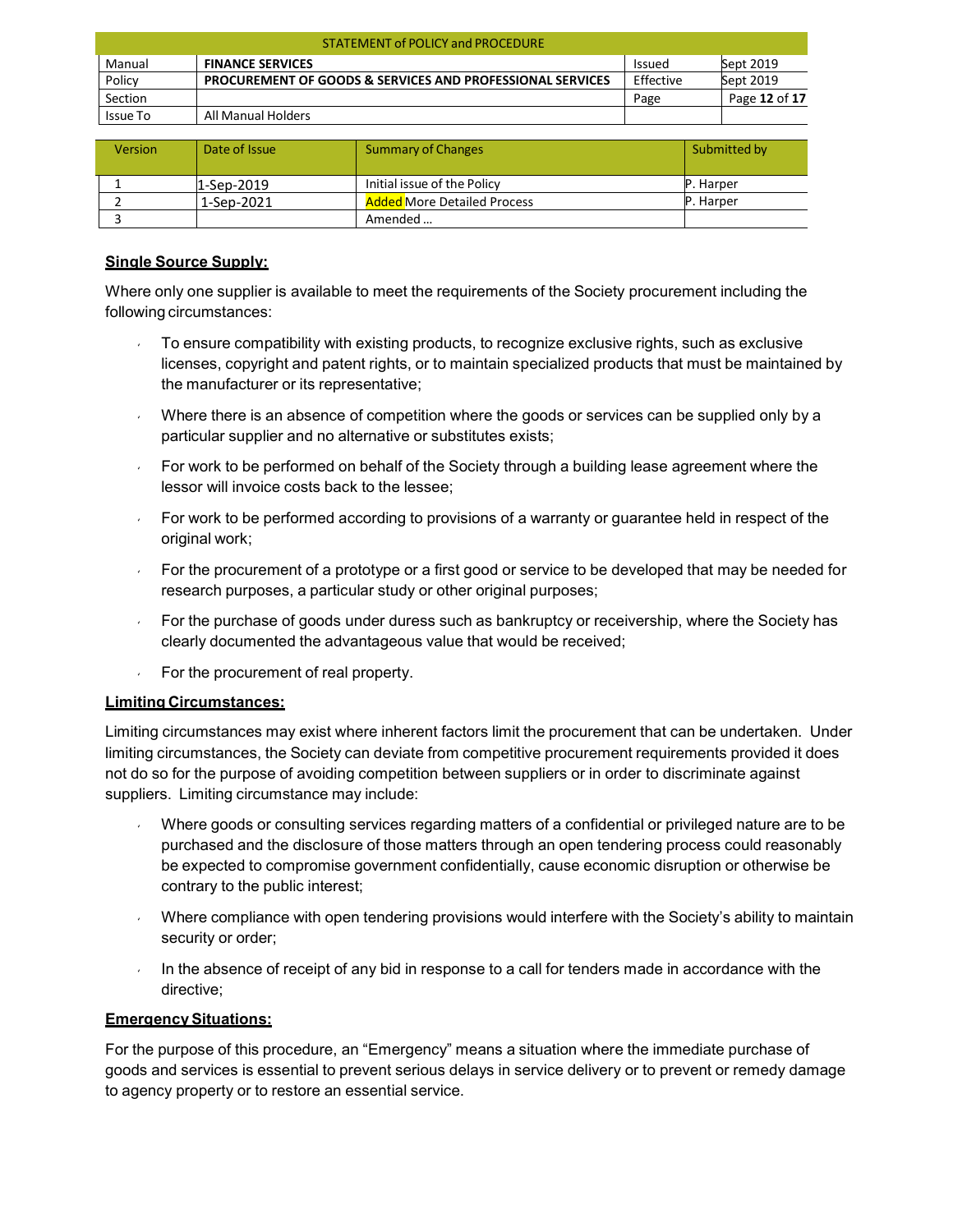| <b>STATEMENT of POLICY and PROCEDURE</b> |                                                                      |               |               |  |
|------------------------------------------|----------------------------------------------------------------------|---------------|---------------|--|
| Manual                                   | <b>FINANCE SERVICES</b>                                              | <b>Issued</b> | Sept 2019     |  |
| Policy                                   | <b>PROCUREMENT OF GOODS &amp; SERVICES AND PROFESSIONAL SERVICES</b> | Effective     | Sept 2019     |  |
| Section                                  |                                                                      | Page          | Page 13 of 17 |  |
| Issue To                                 | All Manual Holders                                                   |               |               |  |

| <b>Version</b> | Date of Issue | Summary of Changes                 | Submitted by      |
|----------------|---------------|------------------------------------|-------------------|
|                | 1-Sep-2019    | Initial issue of the Policy        | <b>IP.</b> Harper |
|                | 1-Sep-2021    | <b>Added More Detailed Process</b> | P. Harper         |
|                |               | Amended                            |                   |

An "Emergency" includes an imminent or actual danger to the life, health or safety of an official or an employee while acting on the Society's behalf (eg. Emergency boiler repair or replacement), or an imminent or actual danger of injury to, or destruction of, real or personal property belonging to the Society.

Under emergency circumstances, the Executive Director has the authority to take the necessary steps to address the emergency and will subsequently inform the Board of Directors of the actions taken setting out the details of any purchases made pursuant to this authority and the circumstances justifying the action taken.

### **Late / Unexpected Ministry Cash Flows:**

From time to time the Society receives cash flows or grants from the Ministry of Children and Youth Services or other government entities which are not included in the approved Society budget and which have not been applied for by the Society. When such funds are received after February  $1<sup>st</sup>$  in any given year, the Society may treat these funds as having been advanced for "Emergency Purchases".

### **Documentation for Excepted/Exempted Procurements**

Where the Society has relied on an exception to the requirements for competitive procurement, formal documentation for reliance on the exception or exemption must be established. A "Single/Sole Source Certification Checklist/Sign-Off Form" is required to be completed and will be approved by the appropriate designated signing authority as per the Spending Approval Authority Schedule at one level above that pertaining to competitive procurement of goods, non-consulting services and consulting services.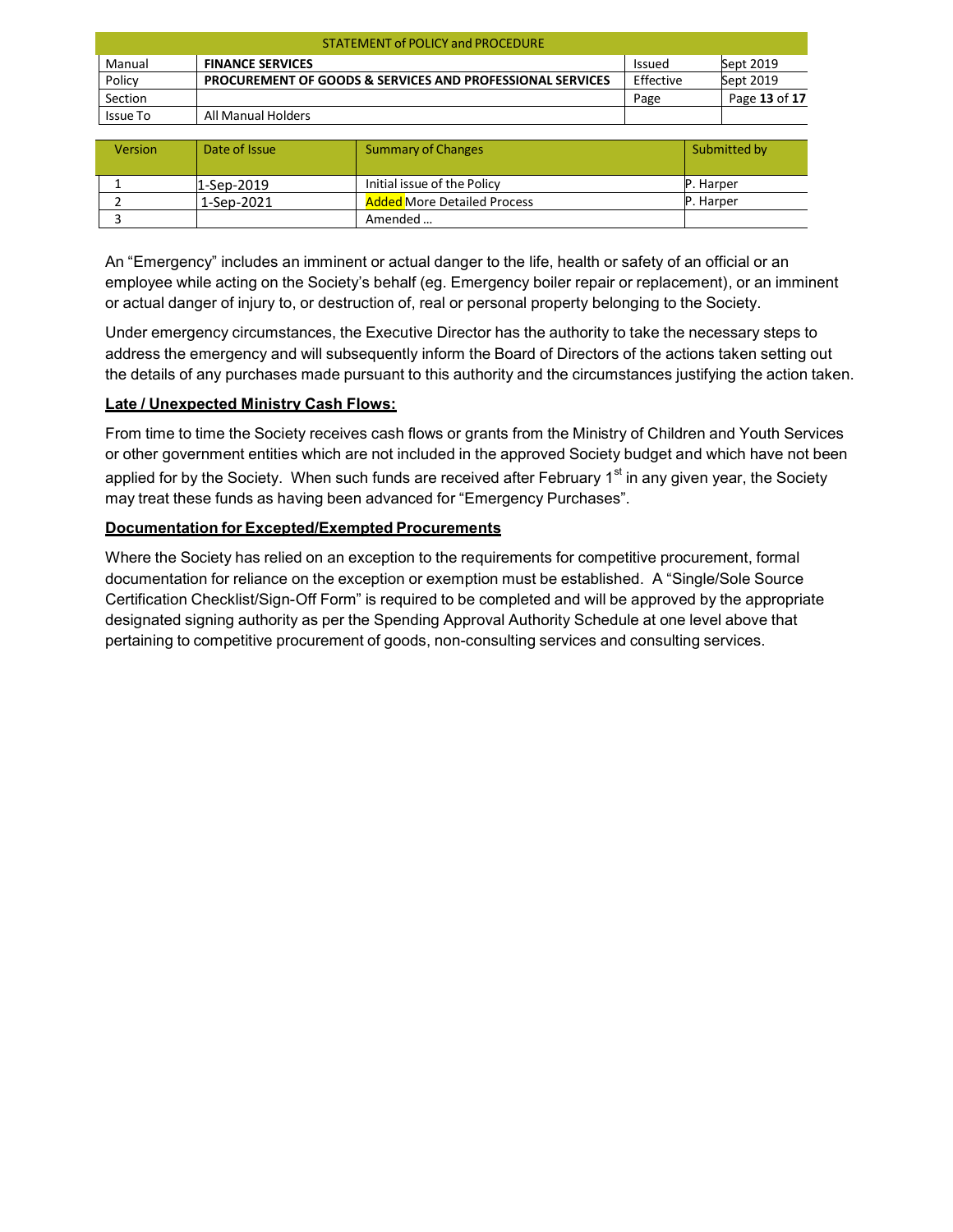| <b>STATEMENT of POLICY and PROCEDURE</b> |                                                                      |               |               |  |
|------------------------------------------|----------------------------------------------------------------------|---------------|---------------|--|
| Manual                                   | <b>FINANCE SERVICES</b>                                              | <b>Issued</b> | Sept 2019     |  |
| Policy                                   | <b>PROCUREMENT OF GOODS &amp; SERVICES AND PROFESSIONAL SERVICES</b> | Effective     | Sept 2019     |  |
| Section                                  |                                                                      | Page          | Page 14 of 17 |  |
| Issue To                                 | All Manual Holders                                                   |               |               |  |

| <b>Version</b> | Date of Issue | <b>Summary of Changes</b>          | Submitted by     |
|----------------|---------------|------------------------------------|------------------|
|                | 1-Sep-2019    | Initial issue of the Policy        | <b>P.</b> Harper |
|                | 1-Sep-2021    | <b>Added More Detailed Process</b> | <b>P.</b> Harper |
|                |               | Amended                            |                  |

## <span id="page-13-0"></span>**Appendix "B" Definitions**

*"Goods and services"* means any goods, construction, and services, including but not limited to IT and consulting services;

*"Members of an Organization"* means all trustees, members of the board of directors, senior executives, and employees of the Organization, or their equivalent;

*"Supply Chain Activities"* means all activities directly or indirectly related to the Organization's planning, sourcing, procurement, moving, and payment processes.

*"Accountability"* means the obligation of an employee, agent or other person to answer for or be accountable for, work, action or failure to act following delegated authority.

*"Agreement"* means the formal written document that will be entered into at the end of the procurement process.

*"Approval Authority"* means the authority delegated by the Organization to a person designated to occupy a position to approve on its behalf one or more procurement functions within the plan-to-pay cycle up to specified dollar limits subject to the applicable legislation, regulations and procedures in effect at such time.

*"Award"* means the notification to a proponent of acceptance of a proposal, quotation or tender that brings a contract into existence.

**"Best value"** means the optimal balance of performance and cost determined in accordance with a predefined evaluation plan; best value may include a time horizon that reflects the overall life cycle of a given asset.

*"Blanket purchase contract"* means any contract for the purchase of goods and services which will be required frequently or repetitively but where the exact quantity of goods and services required may not be precisely known or the time period during which the goods and services are to be delivered may not be precisely determined

*"Bid"* means a proposal, quotation or tender submitted in response to a solicitation from a contracting authority. A bid covers the response to any of the three principal methods of soliciting bids, i.e., Request for Proposal, Request for Tender and Request for Quotation.

*"Bid Protest"* means a dispute raised against the methods employed or decisions made by a contracting authority in the administration of a proposal, tender, or quotation process.

*"Chief Executive Officer"* means the head of operations at Organizations.

*"Competitive Procurement"* means a set of procedures for developing a procurement contract through a bidding or proposal process. The intent is to solicit fair, impartial, competitive bids.

*"Conflict of Interest"* means a situation in which financial or other personal considerations have the potential to compromise or bias professional judgment and objectivity. An apparent conflict of interest is one in which a reasonable person would think that the professional's judgment is likely to be compromised.

*"Construction"* means construction, reconstruction, demolition, repair or renovation of a building, structure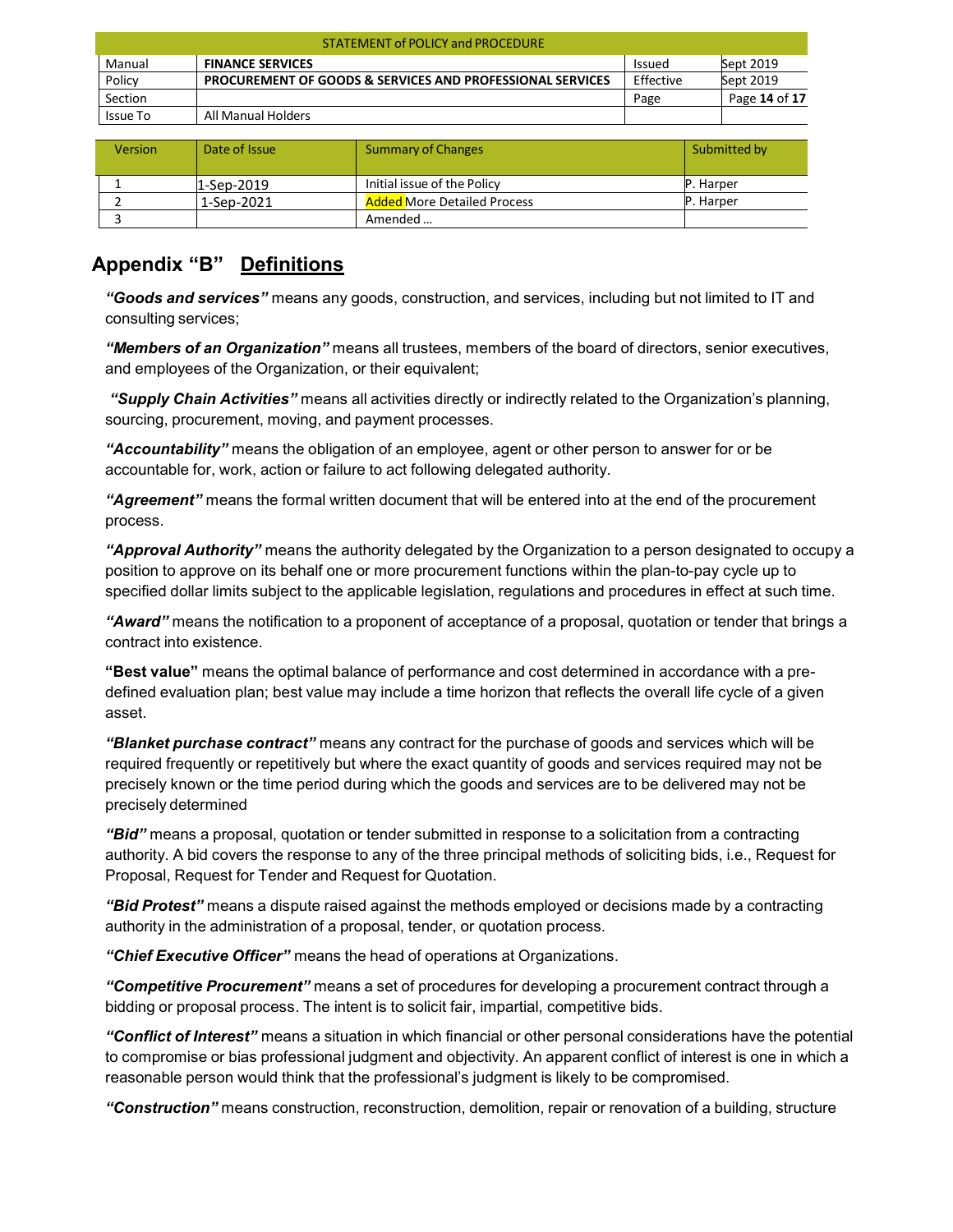| <b>STATEMENT of POLICY and PROCEDURE</b> |                                                                      |               |               |  |
|------------------------------------------|----------------------------------------------------------------------|---------------|---------------|--|
| Manual                                   | <b>FINANCE SERVICES</b>                                              | <b>Issued</b> | Sept 2019     |  |
| Policy                                   | <b>PROCUREMENT OF GOODS &amp; SERVICES AND PROFESSIONAL SERVICES</b> | Effective     | Sept 2019     |  |
| Section                                  |                                                                      | Page          | Page 15 of 17 |  |
| Issue To                                 | All Manual Holders                                                   |               |               |  |

| <b>Version</b> | Date of Issue | Summary of Changes                 | Submitted by      |
|----------------|---------------|------------------------------------|-------------------|
|                |               |                                    |                   |
|                | 1-Sep-2019    | Initial issue of the Policy        | <b>IP.</b> Harper |
|                | 1-Sep-2021    | <b>Added More Detailed Process</b> | P. Harper         |
|                |               | Amended                            |                   |

or other civil engineering or architectural work and includes site preparation, excavation, drilling, seismic

investigation, the supply of products and materials, the supply of equipment and machinery if they are included in and incidental to the construction, and the installation and repair of fixtures of a building, structure or other civil engineering or architectural work, but does not include professional consulting services related to the construction contract unless they are included in the procurement.

*"Consultant"* means a person or entity that under an agreement, other than an employment agreement, provides expert or strategic advice and related services for consideration and decision-making. A consultant provides expert or strategic advice related to operational consideration and decision-making and not to clinical or case management decision making. A consultant does not include services associated with implementing projects once a strategic decision has been made by Management.

*"Consulting Services"* means the provision of expertise or strategic advice that is presented for consideration and decision-making. Consulting Services provide advice for operational consideration and decision making and not in relation to clinical or case management services.

*"Contract"* means an obligation, such as an accepted offer, between competent parties upon a legal consideration, to do or abstain from doing some act. It is essential to the creation of a contract that the parties intend that their agreement shall have legal consequences and be legally enforceable. The essential elements of a contract are an offer and an acceptance of that offer; the capacity of the parties to contract; consideration to support the contract; a mutual identity of consent or consensus ad idem; legality of purpose; and sufficient certainty of terms.

"*Designated broader public sector organization*" means an Organization to which section 12 of the *Broader Public Sector Accountability Act, 2010* applies.

*"Electronic Tendering System"* means a computer-based system that provides suppliers with access to information related to open competitive procurements.

*"Evaluation Criteria"* means a benchmark, standard or yardstick against which accomplishment, conformance, performance and suitability of an individual, alternative, activity, product or plan is measured to select the best supplier through a competitive process. Criteria may be qualitative or quantitative in nature.

*"Evaluation Matrix"* means a tool allowing the evaluation team to rate supplier proposals based on multiple pre-defined evaluation criteria.

*"Evaluation Team"* means a group of individuals designated/responsible to make award recommendation. The evaluation team would typically include representatives from the Organization and subject matter expert(s). Each member participates to provide business, legal, technical and financial input.

*"Goods"* means moveable property (including the costs of installing, operating, maintaining or manufacturing such moveable property) including raw materials, products, equipment and other physical objects of every kind and description whether in solid, liquid, gaseous or electronic form, unless they are procured as part of a general construction contract.

*"Goods and Services/Goods or Services*" means all goods and/or services including construction, consulting services and information technology.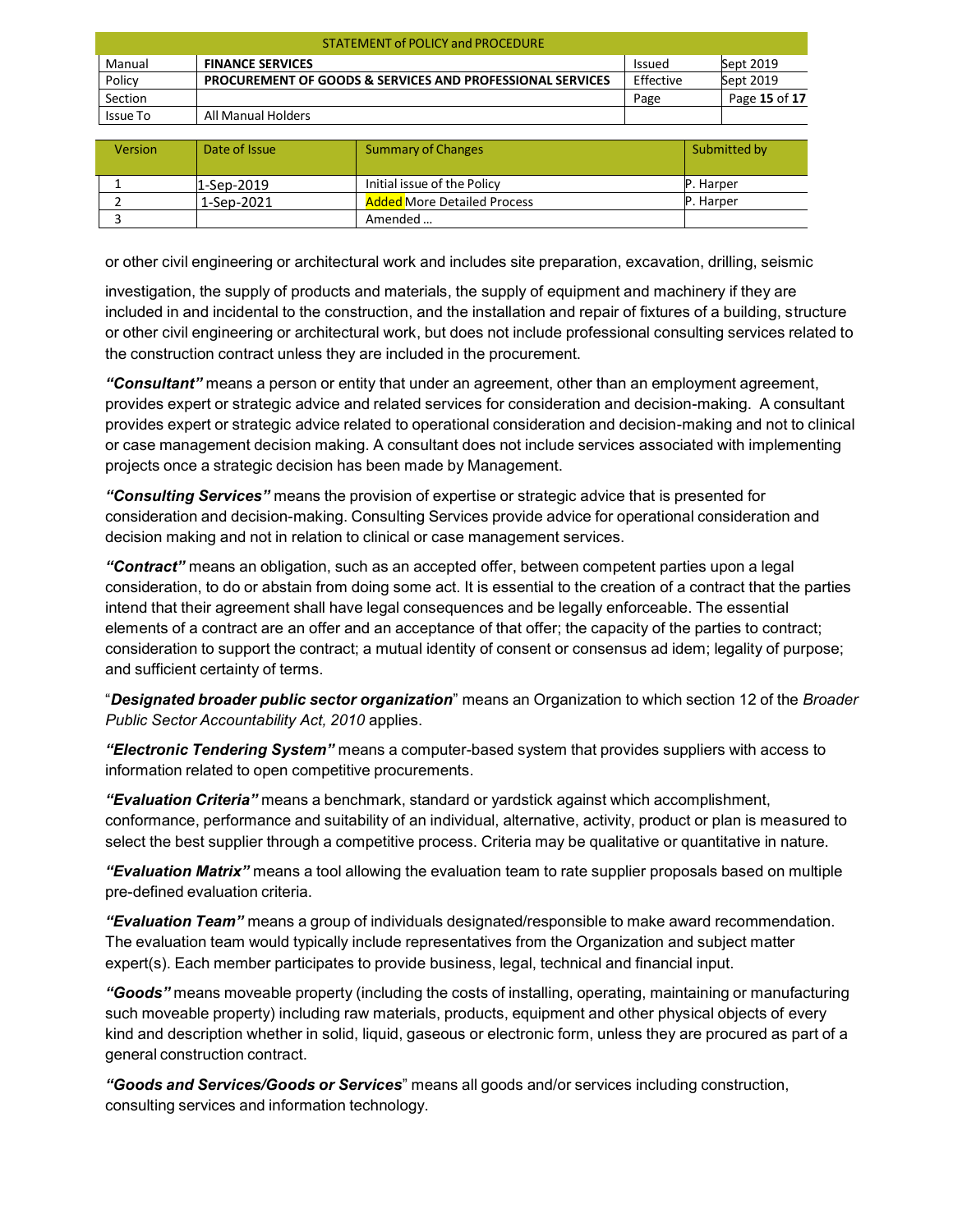| <b>STATEMENT of POLICY and PROCEDURE</b> |                                                                      |               |               |  |
|------------------------------------------|----------------------------------------------------------------------|---------------|---------------|--|
| Manual                                   | <b>FINANCE SERVICES</b>                                              | <b>Issued</b> | Sept 2019     |  |
| Policy                                   | <b>PROCUREMENT OF GOODS &amp; SERVICES AND PROFESSIONAL SERVICES</b> | Effective     | Sept 2019     |  |
| Section                                  |                                                                      | Page          | Page 16 of 17 |  |
| Issue To                                 | All Manual Holders                                                   |               |               |  |

| <b>Version</b> | Date of Issue | <b>Summary of Changes</b>          | Submitted by     |
|----------------|---------------|------------------------------------|------------------|
|                | 1-Sep-2019    | Initial issue of the Policy        | <b>P.</b> Harper |
|                | 1-Sep-2021    | <b>Added More Detailed Process</b> | <b>P.</b> Harper |
|                |               | Amended                            |                  |

*"Information Technology*" means the equipment, software, services and processes used to create, store, process, communicate and manage information.

*"Invitational Competitive Procurement"* means any form of requesting a minimum of three (3) qualified suppliers to submit a written proposal in response to the defined requirements outlined by an individual/organization.

*"Non-discrimination"* means fairness in treating suppliers and awarding contracts without prejudice, discrimination or preferred treatment.

*"Offer"* means a promise or a proposal made by one party to another, intending the same to create a legal relationship upon the acceptance of the offer by the other party.

*"Procurement"* means acquisition by any means, including by purchase, rental, lease or conditional sale, of goods or services.

*"Procurement Card (P-Card)"* means an organizational credit card program primarily used for low-cost, noninventory, non-capital items, such as office supplies. The card allows procurement or field employees to obtain goods and services without going through the requisition and authorization procedure. P-cards may be set up to restrict use to specific purchases with pre-defined suppliers or stores, and offer central billings.

*"Procurement Policies and Procedures (PPP)"* means a framework and mandatory requirements to govern how Organizations conduct sourcing, contracting and purchasing activities, including approval segregation and limits, competitive and non-competitive procurement, conflict of interest and contract awarding.

*"Procurement Value"* means the estimated total financial commitment resulting from procurement, taking into account optional extensions.

*"Professional Service Supplier"* means a supplier of services requiring professional skills for a defined service requirement including: Lawyers, Psychologists, management and financial consultants; and firms or individuals having specialized competence in planning or other disciplines.

*"Purchase Order (PO)"* means a written offer made by a purchaser to a supplier formally stating the terms and conditions of a proposed transaction.

*"Purchase requisition"* means a written or electronically produced request in an approved format and duly authorized to obtain goods or services.

*"Request for Expressions of Interest (RFEI)"* means a document used to gather information on supplier interest in an opportunity or information on supplier capabilities/qualifications. This mechanism may be used when a BPS organization wishes to gain a better understanding of the capacity of the supplier community to provide the services or solutions needed. A response to a RFEI must not pre-qualify a potential supplier and must not influence their chances of being the successful proponent on any subsequent opportunity.

*"Request for Information (RFI)"* means a document issued to potential suppliers to gather general supplier, service or product information. It is a procurement procedure whereby suppliers are provided with a general or preliminary description of a problem or need and are requested to provide information or advice about how to better define the problem or need, or alternative solutions. A response to an RFI must not pre-qualify a